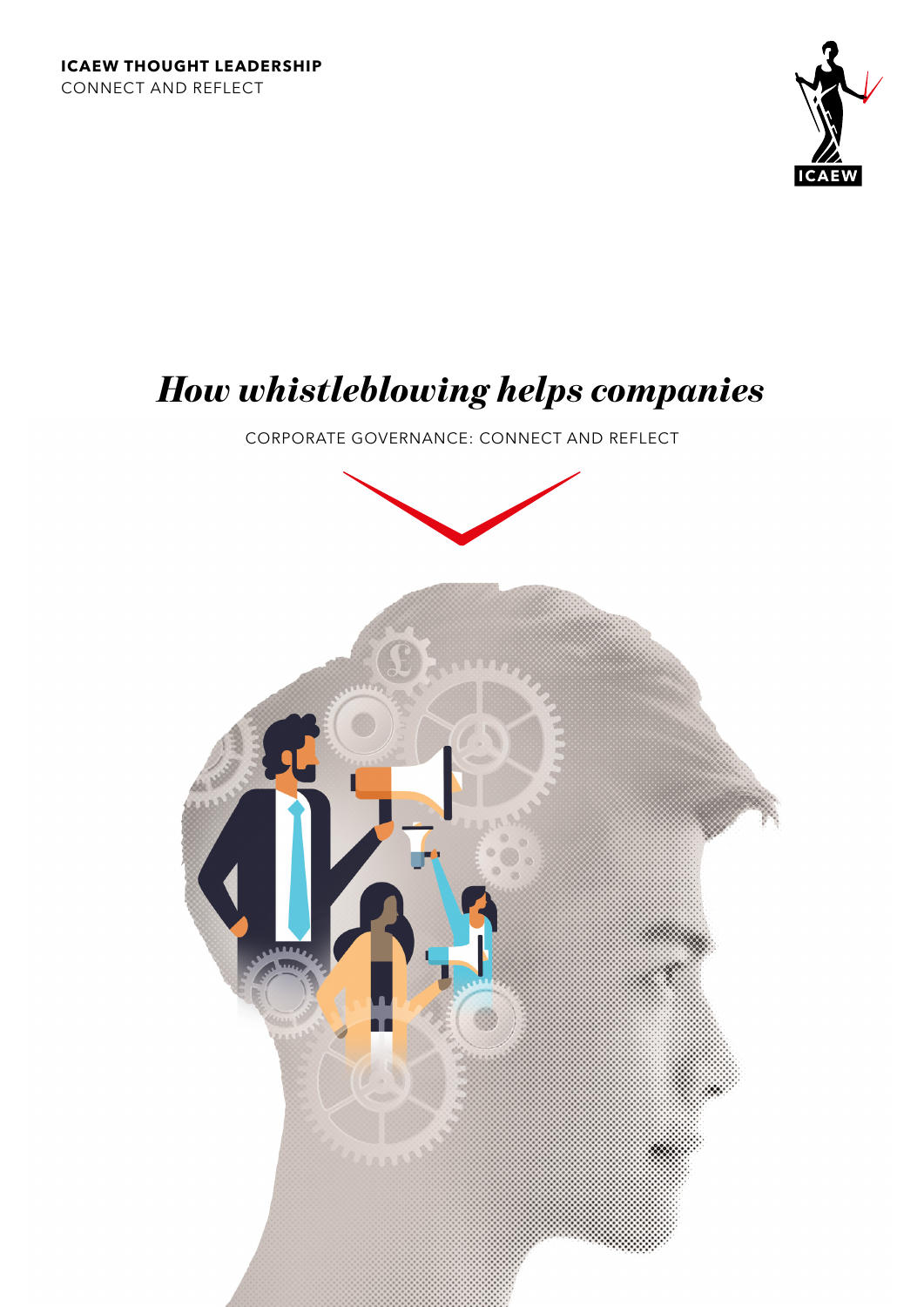## *Contents*

| HOW WHISTLEBLOWING HELPS COMPANIES |   |
|------------------------------------|---|
| FIVE BENEFITS OF WHISTLEBLOWING    |   |
| 1. Reveals inconvenient truths     |   |
| 2. Promotes structured learning    |   |
| 3. Empowers people                 |   |
| 4. Provides unique insights        | К |
| 5. Signals excellence              |   |
| <b>ACTION PLAN FOR BOARDS</b>      |   |
| 1. Overcome resistance             |   |
| 2. Mean business                   |   |
| 3. Be prepared                     |   |
| 4. Align incentives                |   |
| 5. Keep at it                      |   |
| CONCLUSION                         |   |
|                                    |   |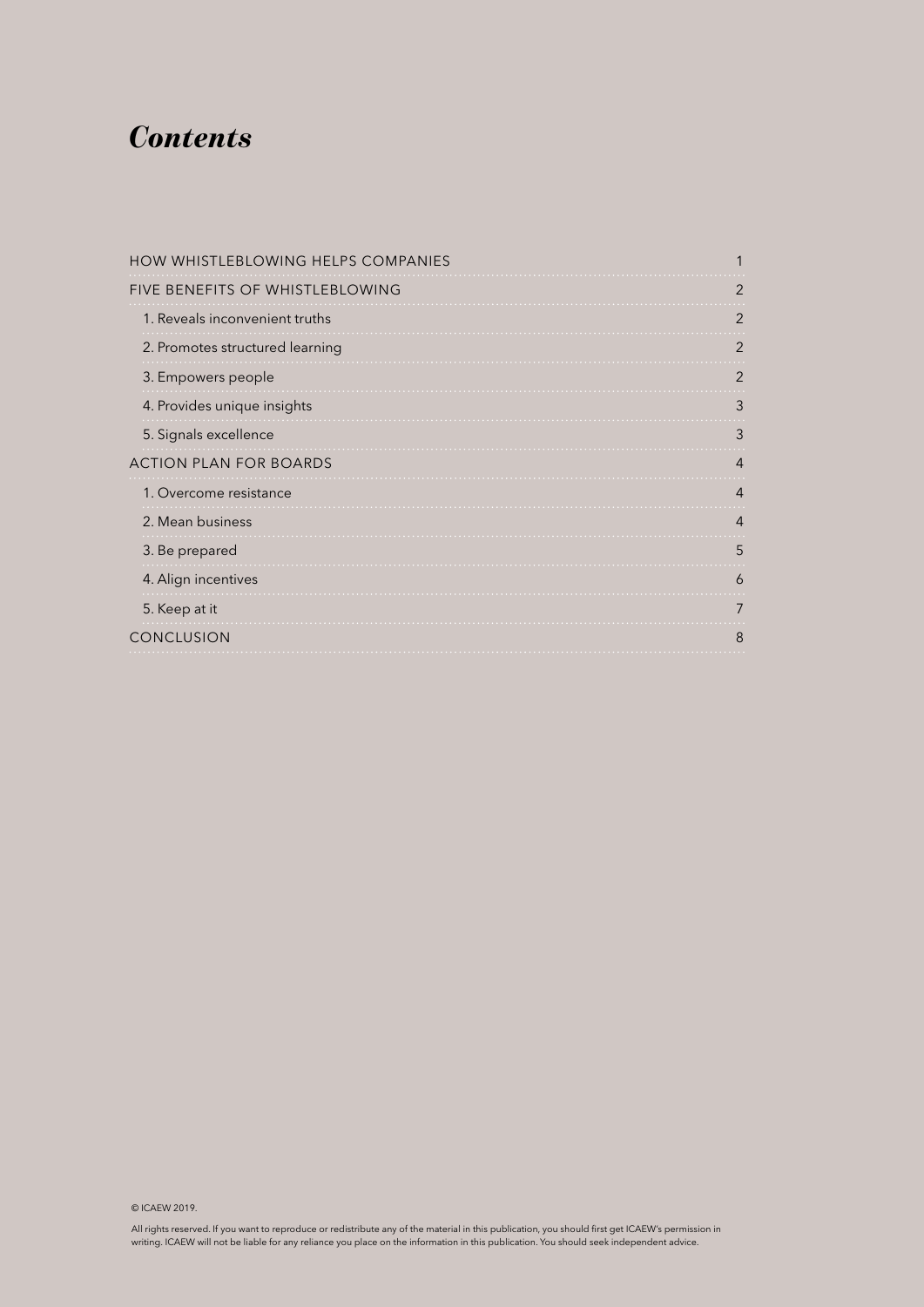# <span id="page-2-0"></span>*How whistleblowing helps companies*

Whistleblowing is central to a company's system of checks and balances. Whistleblowing shields companies from reputational and other risks. The ability to blow the whistle reflects shared responsibility and positive culture.

An individual rarely takes the decision to blow the whistle lightly, and companies must apply the same degree of importance to this area because they have just as much to win or lose. By taking a positive approach companies can show respect towards their employees and demonstrate an appetite for continuous improvement.

Whistleblowers speak-up because they refuse to give up on their company. They have faith that the company will listen to their concerns and that lessons will be learned. Companies can mirror this optimism if they start by recognising the five benefits of whistleblowing and then follow our five point action plan.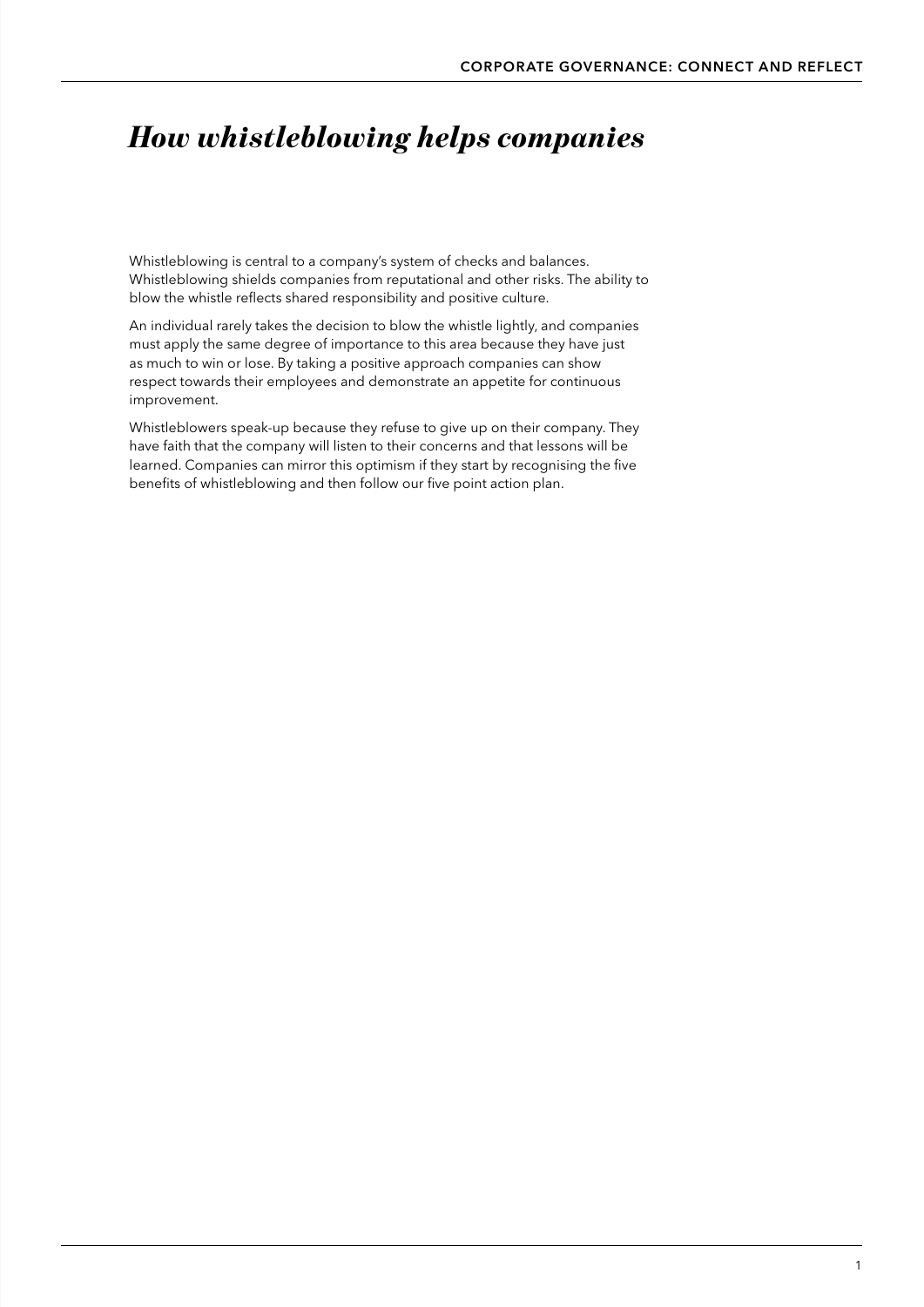# <span id="page-3-0"></span>*Five benefits of whistleblowing*

#### 1. REVEALS INCONVENIENT TRUTHS

Whistleblowing is an essential last line of defence in companies' systems of internal control, and it is a weapon to root out complacency and inertia. Whistleblowing gives companies a chance to receive direct and raw feedback that is untainted by self-interest and unfiltered by management. The usual language and diplomacy of the workplace is suspended. Whistleblowers can be candid, frank and fearless.

Whistleblowing can concern matters that were previously unknown to the company, or it can ensure that the seriousness and extent of a known issue is fully understood. Whistleblowing may be retrospective about things which have already gone wrong, or provide the wake-up call that prevents a crisis from occurring. Early intervention is the best form of damage limitation.

#### Stopping the production line

Andon is Japanese for 'sign' or 'signal'. It is a visual aid which highlights where action is required. Andon forms part of the manufacturing process at Toyota worldwide. All employees can activate Andon. If workers on the production line activate Andon because they think they see a problem then the production line is stopped, even though this incurs significant expense.

#### 2. PROMOTES STRUCTURED LEARNING

Companies prepare for the future by anticipating future needs and investing in the knowledge and skills of their staff. Companies also need to be learning organisations. Whistleblowing forces companies to pause, take stock and learn difficult lessons.

#### The Black Box

An air crash is a personal tragedy and it could spell reputational disaster and commercial ruin for the airline or an aircraft manufacturer. Comprehensive investigations and subsequent safety recommendations are designed to ensure that errors are never repeated.

#### 3. EMPOWERS PEOPLE

Modern management encourages subordinates to challenge their superiors, but this has limits. It is natural for employees to be concerned about how they are perceived because of their superiors' power to decide their remuneration, promotion prospects, and the continuation or termination of their employment. This tension explains why whistleblowing is a particularly valuable method of feedback. It allows subordinates to speak up without fear of repercussions or having to fully justify everything they say. Whistleblowers can challenge their seniors and experts if they sense something is wrong, even if they have less knowledge or information.

#### Permission to speak

The emergency services and the military operate on the basis of particularly rigid hierarchies. However, this is balanced with an ability for subordinates to speak up in life or death situations. Oversight of the care for vulnerable children and adults is dependent upon whistleblowing.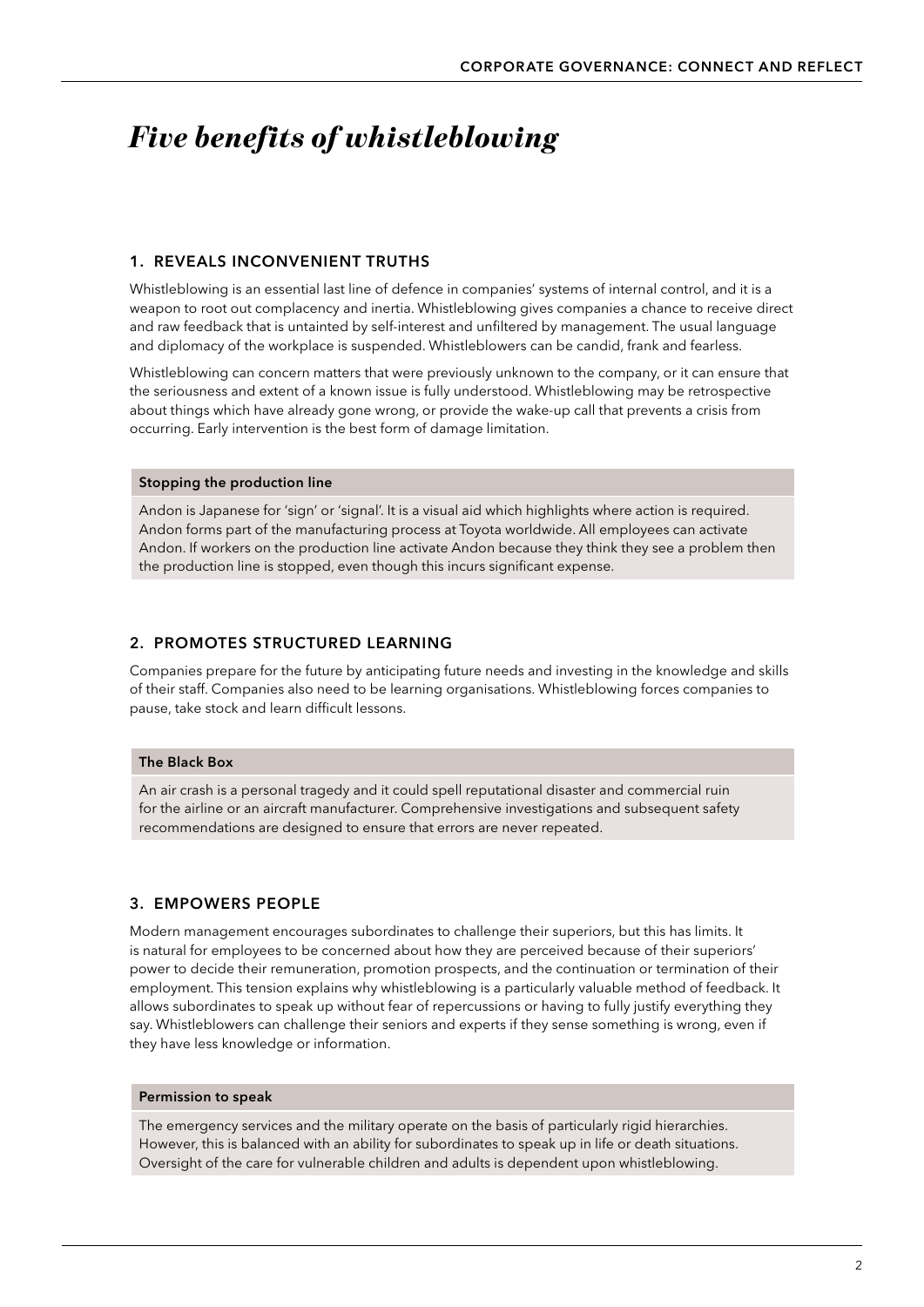<span id="page-4-0"></span>Companies' investment in employees will be wasted unless the importance of whistleblowing is acknowledged. Whistleblowing is an important complement to employee development, engagement and pastoral care. Whistleblowing plays an equal role in motivating and empowering employees, and in managing their stress levels.

#### 4. PROVIDES UNIQUE INSIGHTS

Whistleblowing provides a window on the business that would not exist in any other way. It is the equivalent of a doctor asking a patient to stick out their tongue.

Company boards may struggle to know whether significant year-on-year increases or decreases in the number of whistleblowing reports signal improvement or failure. A rise can be attributed to greater awareness or to a deterioration in management, and a decrease can similarly be interpreted as success or failure. Whistleblowing does not tend to lend itself to a binary approach. In fact, boards face similar challenges in how to interpret information about other areas. For example, some companies with high employee turnover celebrate their investment in people and the growth of their network and influence, while other companies turn inward to mourn the losses and panic that they may be unable to attract fresh talent. What is important is the debate, not necessarily whether clear conclusions are reached.

#### Difficult conversations

Mandatory publication of gender pay gaps has prompted new and profound discussions about distribution of wealth, division of power and the future of work. Publication of ratios which compare CEO pay with the pay of others at the same company and comparisons between different ethnic groups are adding new perspectives and depth to this conversation.

#### 5. SIGNALS EXCELLENCE

Generation Y takes a different attitude to work compared with their parents or grandparents and questions the status quo. The egalitarian nature of whistleblowing is appealing.

A positive approach to whistleblowing will inspire confidence in employees, customers, suppliers and regulators. Sophisticated job applicants, aspiring directors and others may ask companies if they are confident that their approach to whistleblowing is sound.

#### 360°

Protect (formerly Public Concern at Work) offers companies a framework for assessing their whistleblowing arrangements. A comparison is made with similar companies in terms of sector, size and country or countries of operation. The assessment is broken down into three segments: staff engagement, effective operations and governance. Importantly, the number of whistleblowing reports does not influence scores. What lies behind the number is more important.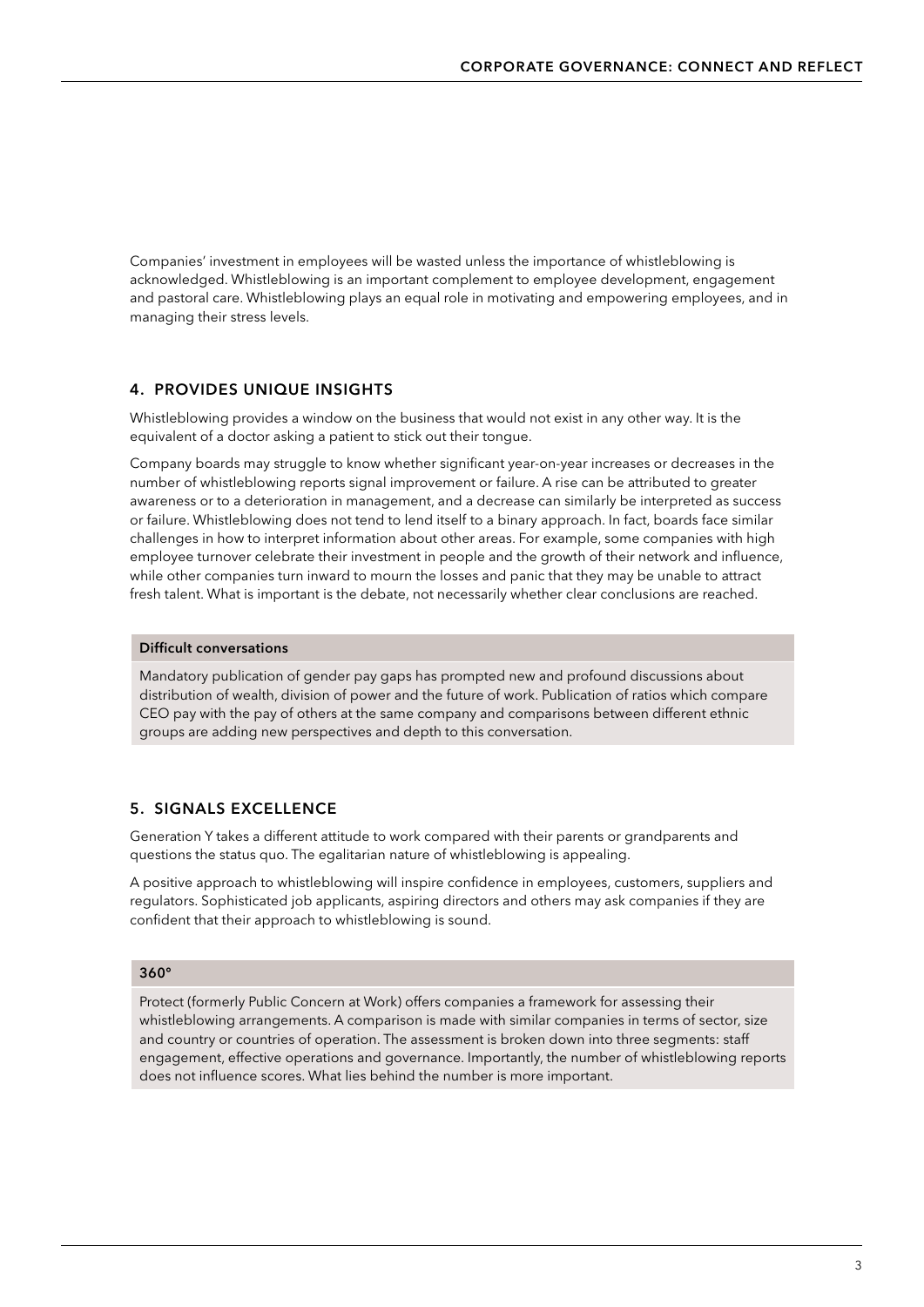# <span id="page-5-0"></span> *Action plan for boards*

#### 1. OVERCOME RESISTANCE

Children are taught that loyalty, self-reliance, obedience and respect are prized character traits. Lessons, sports and other activities are often structured around team-work. Parents, schools and youth organisations use these messages to condition youngsters and prepare them for a lifetime of active citizenship. Transgressions of this implicit code of honour are punished, eg, playground snitches are ostracised and nobody wants to be friends with the teacher's pet.

#### Telling tales out of school

This folklore dates back to the 16th century. It is a warning not to betray secrets to a teacher after class, or to let drop at home things heard from schoolmates. However, children receive mixed messages. Although they are encouraged to tell on predatory behaviour by adults, whether they should tell on other children isn't as straightforward. The parents of large families may encourage their children to tell on siblings, but opinions vary as to whether it is right to tell tales in the outside world and into adulthood.

Integrity and loyalty are attractive to companies who need responsible employees who will show-up and deliver. However, whistleblowing turns conventional ethical values on their head. The disloyalty and secrecy which surrounds whistleblowing creates moral hazards for whistleblowers, those they accuse and the companies that they both work for.

It is virtually impossible to change individuals' core values which have been learned and consolidated over a lifetime. A better approach is to explain why whistleblowing is consistent with core values, eg, loyalty takes many forms, bravery is preferable to irrational fear and maturity requires honesty. Fears can often be overcome by the realisation that whistleblowers' identities will never be known unless they decide to go on-the-record, just as charitable donors can stay anonymous if they prefer. The genie can stay in the bottle.

#### 2. MEAN BUSINESS

Although companies value their employees' passion and commitment to the company and brand, these emotions can endanger whistleblowing. The certainty provided by a clear process should encourage the recipients of reports to treat whistleblowers with dignity and respect, and discourage empathy or outrage. If the company offers whistleblowers support services, then this must be a parallel but separate process.

Playing any role in whistleblowing reports provides those individuals with a valuable opportunity to demonstrate their professionalism. Whistleblowers have a chance to demonstrate how responsible they are; investigators can ensure fair play; subjects of whistleblowing reports can stay calm and act rationally; and boards have an opportunity to show maturity through their willingness to learn.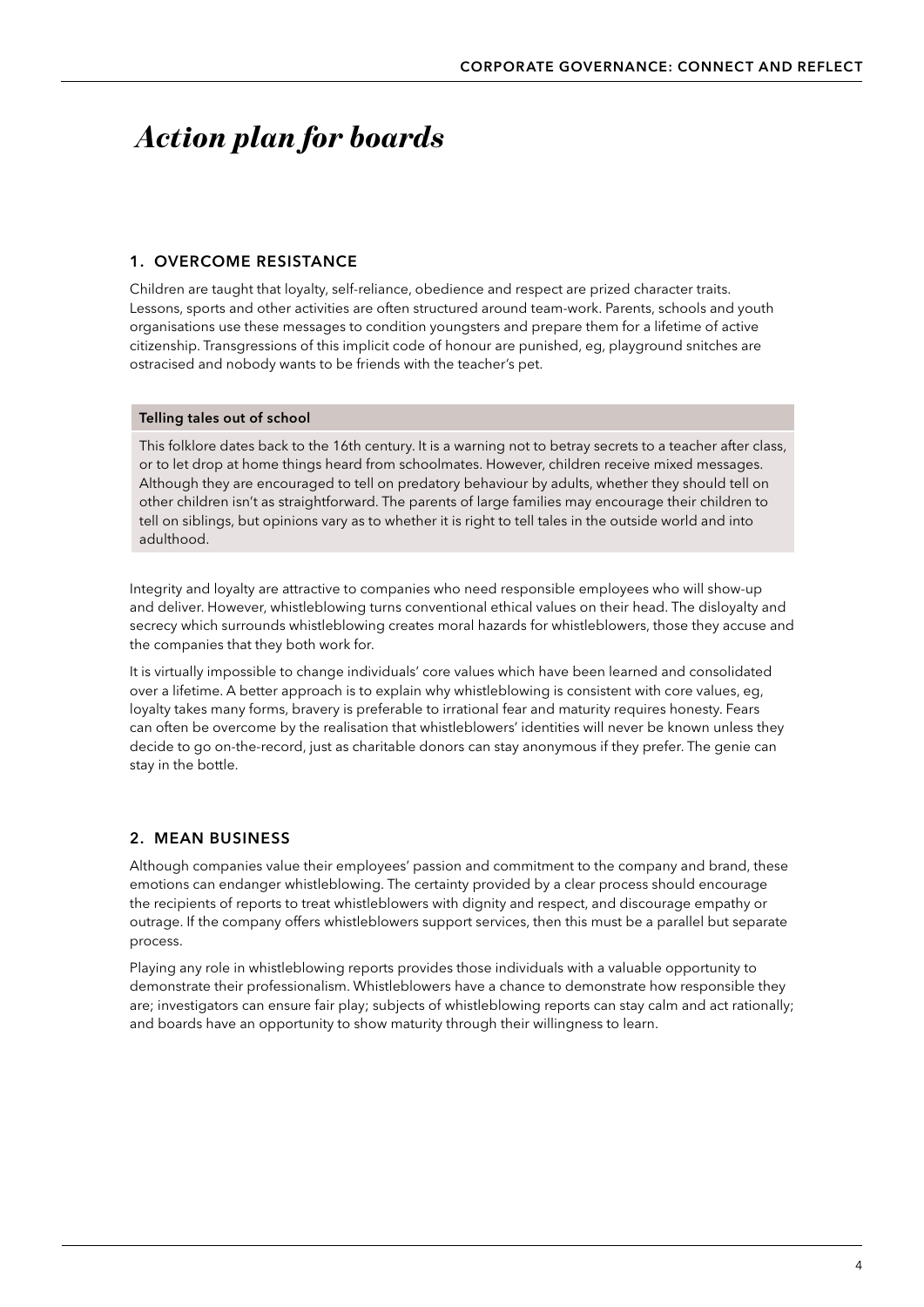#### <span id="page-6-0"></span>The big day

Day-to-day life is punctuated by significant life-changing events marked by civil or religious ceremonies, eg, graduations, weddings and funerals. Structure, clarity of individuals' roles and special norms of behaviour are what give these ceremonies their unique tone.

Court hearings are a form of ceremony. Roles and seniority are made apparent by individuals' clothing, and by the layout of courtrooms. Hearings are structured by the strict sequencing of events. The atmosphere is intended to be dignified not emotional. The administration of justice requires lawyers to be able to make their arguments without fear of interruption.

Companies are used to holding their own ceremonies for serious occasions. Most hold an annual general meeting which outsiders can attend. Again, roles are defined through room layout and sequencing of events.

#### 3. BE PREPARED

Preparation starts with a written policy, raising awareness and ensuring that the right resources are in place.

A good policy begins with definitions and every company must find its own optimum balance between prescription, clarity and flexibility. Even the question of what is whistleblowing can mean different things to different people. Companies should think carefully about whether to follow legal or regulatory definitions or whether to devise their own definitions. A written procedure detailing how to blow the whistle should include a definition and outline the subsequent process.

It must be made clear that whistleblowing runs on a special and separate track. Informal day-to-day communications with line managers or openly challenging senior managers must not be mistaken for whistleblowing. The ability for whistleblowers to report on-the-record, confidentially or anonymously are a differentiating feature.

#### Difficult issues for boards

Who can report: employees are a key group, but boards need to consider the potential for whistleblowing by suppliers, non-executive directors and ex-spouses.

What can be reported: the extent of legitimate interest in employees' personal lives, and a comparison with what is a grievance.

Anonymity and confidentiality: whether both can be guaranteed regardless of the nature of the allegation or investigation, particularly in small companies.

Method of reporting: whether a third party supplier will be used for the receipt or investigation of whistleblowing reports.

Investigations: techniques may include interviewing witnesses, surveillance or entrapment. It may not be possible to provide a definitive timetable for investigations, but there must be oversight which ensures that crucial decisions are never made by a single investigator in isolation, eg, the decisions around remedial action and whether to give a whistleblower feedback.

Remedial action: how and when action will be taken, taking into account matters such as how to investigate without revealing the whistleblower's identity.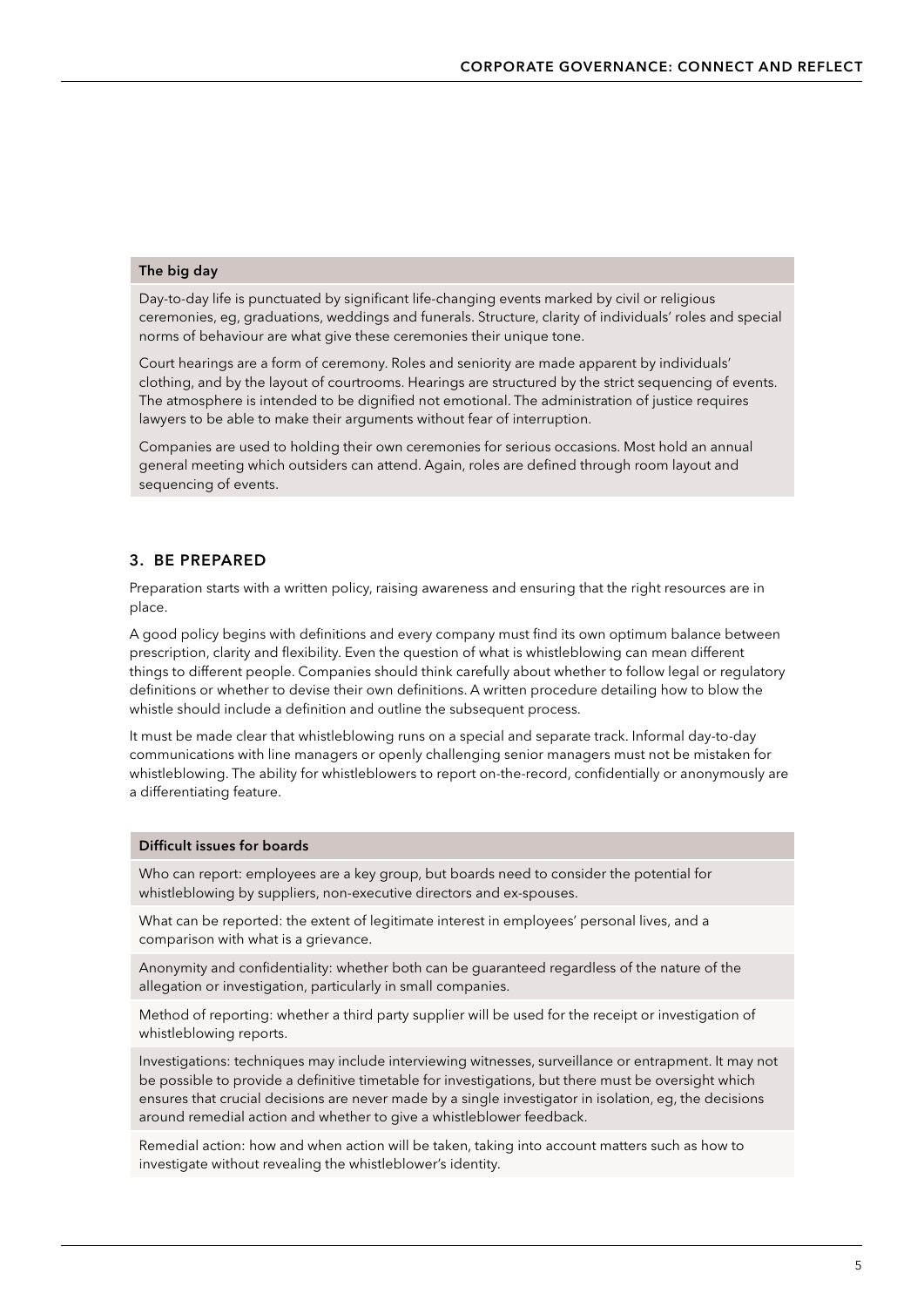<span id="page-7-0"></span>Feedback to whistleblowers: although feedback cannot be guaranteed, there should be a presumption that whistleblowers will be advised of the outcome of their report unless there is a good reason for this information to be withheld.

Other reporting: policies must not mislead about any ability or duty which employees have to report to other organisations, and companies with 'speak up' policies must differentiate those policies from formal whistleblowing.

Behaviours: how to encourage professionalism including whether victimisation of whistleblowers should lead to disciplinary action or bonuses being withheld.

Rights of accused: although the whistleblower may be anonymous, as far as possible, natural justice should be respected, eg, through independent corroboration, a right of reply and confidentiality of the process.

Whistleblowing creates a host of dilemmas for companies. It requires companies to reach decisions that are bound to be uncomfortable.

#### The 'perp walk'

US law enforcement's practice is to walk a suspected perpetrator through a public place, typically in handcuffs or a prison uniform. The media are then tipped-off so that they can film this spectacle. The intention is to reassure the public, but critics argue that the 'perp walk' rebuts the presumption of innocence.

#### 4. ALIGN INCENTIVES

It may not be possible to match the benefits of whistleblowing for companies with benefits of whistleblowing for whistleblowers. However, it is possible for companies to address potential whistleblowers' major disincentive: the fear of victimisation, and allied to that, the fear that their identity could be revealed.

#### Nudge

Nudge is a way of presentintg choices which influences behaviour without forbidding options or significantly changing economic incentives. Nudges are encouragements not mandates. Putting fruit at eye-level in shops is a nudge, but banning junk food is not. Nudges can be just as powerful as incentives or bans.

The power of nudge demonstrates how suggestible we are. For example, we are less likely to eat dessert if our dinner companion chooses not to.

Companies nudge their employees when they design their floorplans and the layout of the paperwork associated with retirement or health care plans.

In financial services and the National Health Service there are specific roles for individuals who have responsibility for overseeing the proper treatment of whistleblowers.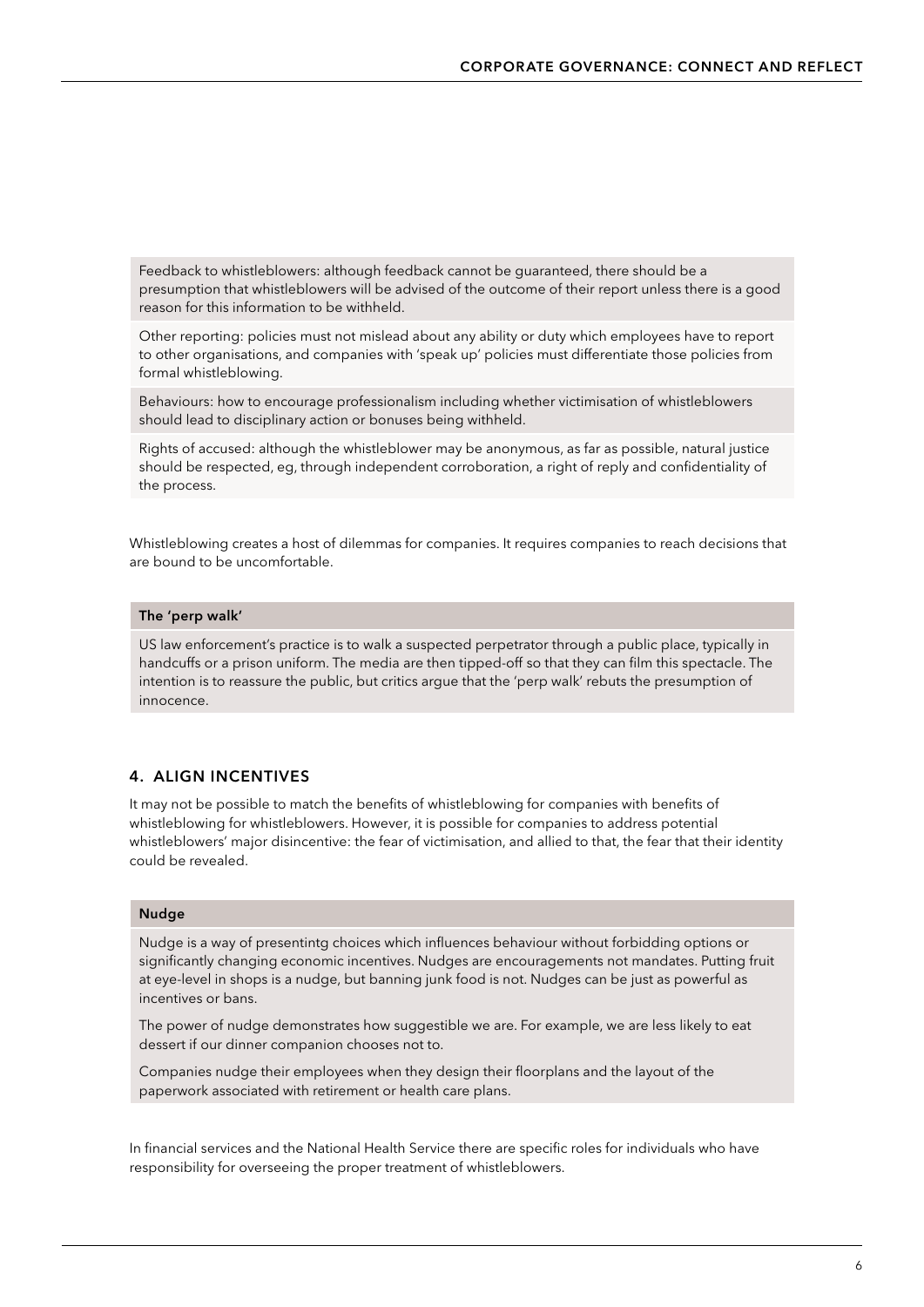<span id="page-8-0"></span>Encouraging whistleblowers with positive incentives can more challenging but not impossible. There is value in reminding potential whistleblowers of the personal satisfaction of knowing that they have done the right thing. Extra holiday or a thank you letter from the chairman can go a long way.

Companies may want to think about the advantages and disadvantages of making whistleblowing compulsory. This eliminates the stress associated with deciding whether or not to blow the whistle. It is harder to justify bad treatment of a colleague if they were just following the rules.

Companies may also wish to consider offering whistleblowers financial rewards. The outcome will almost certainly be a dramatic rise in the number of whistleblowing reports. This could be a nice problem to have, but payment also carries a significant risk of false or exaggerated reports. Furthermore, if the criteria for payment are not clear, whistleblowers may try to improve their chances of receiving a payment by conducting their own investigation or collating evidence. Any contractual right to payment may also put the company at risk of legal action. From a broader perspective, payment may also perpetuate negative stereotypes of whistleblowers as self-serving rather than altruistic.

#### SEC Whistleblowers' Program

The Office of the Whistleblowers' Program ('the office') provides monetary awards to individuals who come forward with high-quality original information that leads to an SEC sanction of \$1m or more. The range of awards is 10%-30% of the money collected. The program is designed to encourage the reporting of violations such as accounting fraud, insider trading, market-manipulation schemes, false or misleading disclosures in SEC filings or earnings calls, or the bribery of foreign government officials. Whistleblowing reports can be made to the office anonymously providing the whistleblowing is legally represented. The program has its supporters, but its critics argue that it has led to exaggerated reports, and that reports are delayed until enough evidence has been collated to achieve the maximum monetary award.

#### 5. KEEP AT IT

Companies will need determination and persistence to succeed, and ironically whistleblowers and their supporters need the same qualities.

#### **Diversity**

Until fairly recently boardrooms were occupied entirely by white men who came from similar social and educational backgrounds. This was accepted by those inside and outside of boardrooms. Real change to board composition may take generations, and there are varying opinions about how to get there. However, what is important is that a desire for diverse boardrooms has shifted from an eccentric argument into a collective goal.

Sadly, deficiencies in the safeguarding of vulnerable adults and children have only come to light because of whistleblowing by insiders, and even those who generally feel animosity towards whistleblowers struggle to criticise this group. Companies may also welcome whistleblowing which prevents financial loss or increases profits. This positivity needs to be extended so that all legitimate whistleblowers are respected.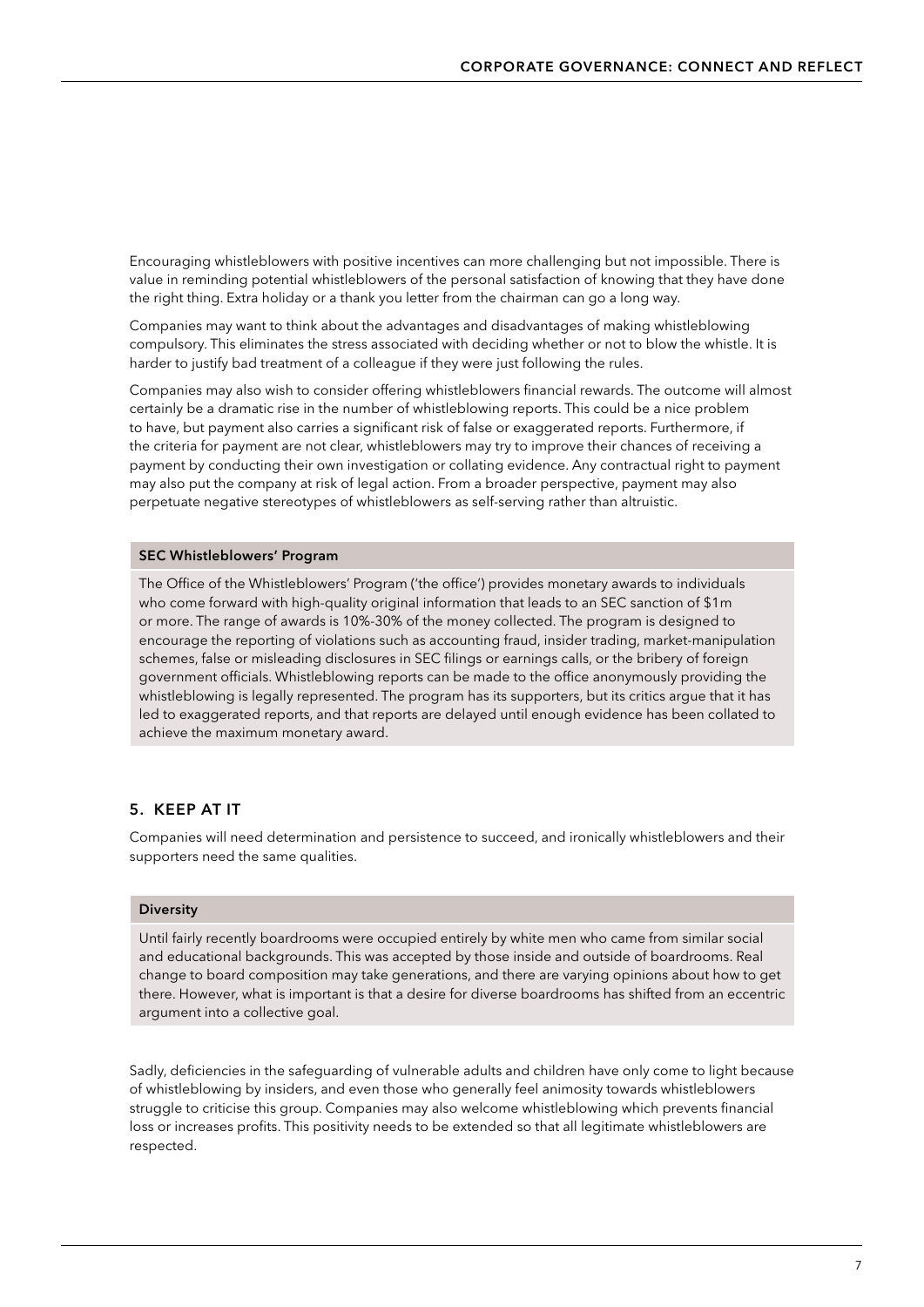### <span id="page-9-0"></span>*Conclusion*

When things go badly wrong there is little sympathy with the argument that company directors only operate at a strategic and high level. Directors do not want to be described as 'asleep on the job'. Although directors cannot know all the operational details of the companies they lead, it is reasonable for them to want reassurance that there is a process which allows problems to be surfaced and dealt with. This is why it is in directors' and senior managers' own interests for whistleblowing to be effective.

Companies should distance themselves from the exaggeration and repetition of horror stories about the treatment of whistleblowers. These stories only rationalise the instinctive response to look the other way and stay quiet. Companies must be more balanced in their approach to whistleblowing.

#### Mixed reports

Journalists revel in portraying the decision to blow the whistle as life-changing with dire consequences for the whistleblower's personal and professional reputation, coupled with the risk of financial hardship through unemployment.

At the same time, there is heavy criticism of those who victimise whistleblowers. In one way this is positive because it consolidates opinions about what constitutes unacceptable treatment of whistleblowers. However, it also increases whistleblowers' and potential whistleblowers' fear of victimisation.

The media's comparison of whistleblowing with witch-hunts is ironic given that investigative journalists rely upon whistleblowers. Without the bravery of whistleblowers, grand corruption, organised crime and humanitarian atrocities would go unreported. The victims of these tragedies would not have a voice and criminals would walk free. Although chequebook journalism seems dangerous, in some circumstances it is a pragmatic solution which is justified by what is at stake.